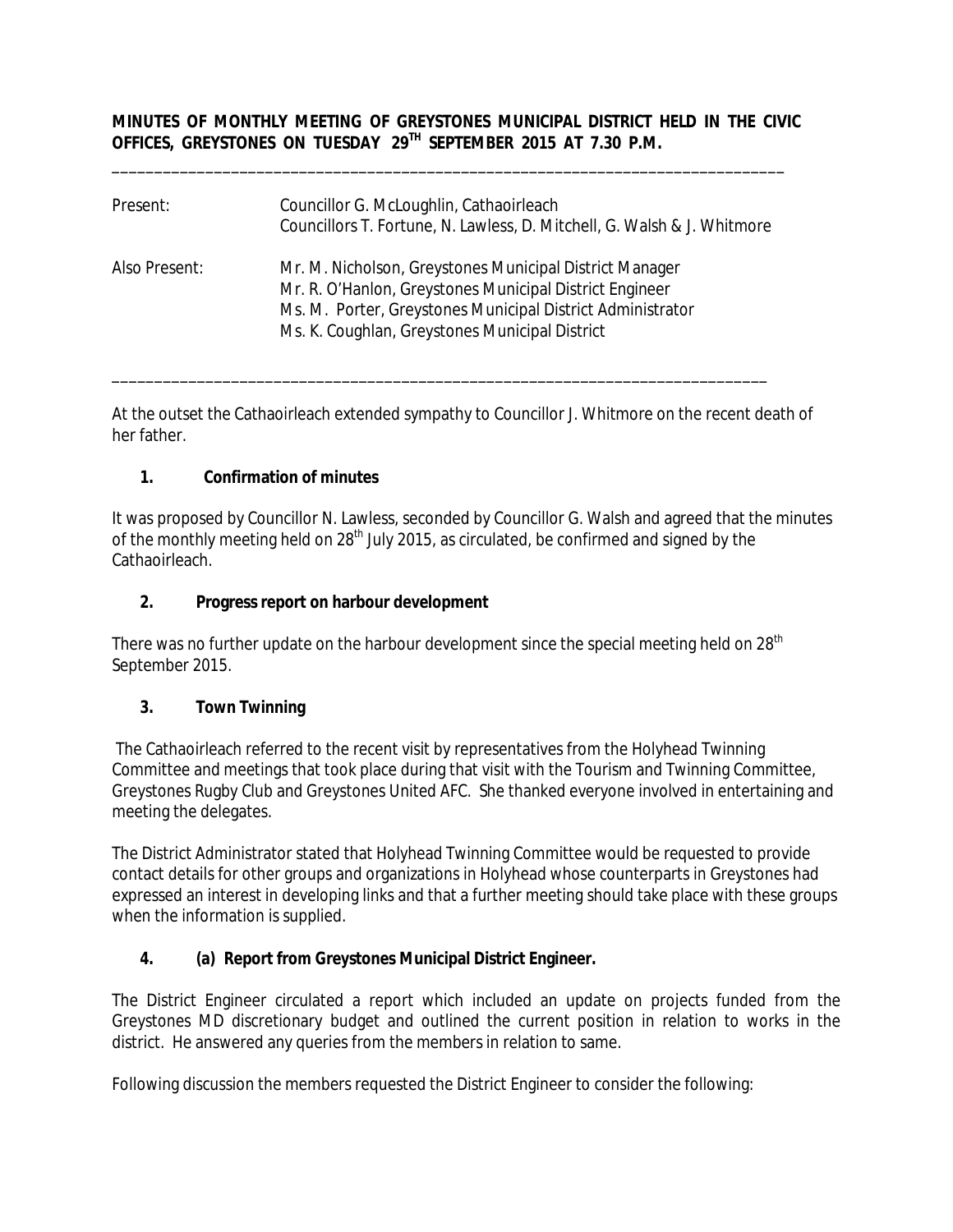- 1. Tidy up works in Grattan Park
- 2. Repairing and repainting of ramp at pedestrian crossing outside Kilcoole NS
- 3. Road safety issue at (no.s 9 and 10) Lower Grattan Park members requested that access for lawnmower and double buggies be maintained at the walkway
- 4. Sequencing of traffic lights from Tesco to Redford
- 5. Planter outside Café delle Stelle on Church Road blocking sightlines for traffic coming off Hillside Road
- 6. Provision of litter bin at bus stop in Charlesland
- 7. Provision of buoys to mark swimming area on south beach members suggested that the local swimming group should be consulted in relation to this
- 8. Sweeping of dead leaves off footpaths, especially in vicinity of St. Laurences NS
- 9. New road at Blacklion members requested that a traffic assessment be carried out before this road is opened as it will cause dangers for schoolchildren and worsen problems for existing traffic
- 10. List of areas in district needing additional funding so that case can be made for Greystones MD at Wicklow County Council budget meeting.

## **(b) Update on projects funded from Greystones MD discretionary budget.**

A report listing projects agreed for funding, and actual amount spent to date on each, was circulated to the members. The District Administrator and the District Engineer answered queries from the members in relation to same.

During the course of discussion on this item it was agreed that a Greystones & District Forum should be set up to continue the work already done on the Greystones Strategy, and that is should include representatives from Business / Tourism / Tidy Towns / Community.

It was also agreed that the money set aside for Gourmet Greystones in this year's budget should be used instead to expand the Christmas Lights event as Gourmet Greystones would not take place this year.

#### **5. Allocation of funding to the Greystones Municipal District.**

It was agreed to consider notice of motion (a) as follows in conjunction with this item:

(a) Motion in the names of Councillors D. Mitchell & G. McLoughlin:

"This Municipal District disagrees with Greystones being allocated 60% less funding per resident than other areas and calls on the Manager to allocate an equal amount of resources per person in each area especially in view of the large amount of Property Tax contribution in Greystones"

Councillor D. Mitchell had circulated the members with a breakdown of the budgets for each of the five Municipal Districts in Wicklow and pointed out that the Greystones MD budget represented 60% less per resident that other areas.

The District Administrator pointed out that a large proportion of the budgets were spent on staff and machinery costs. She circulated a map showing each MD and pointed out that Greystones was the smallest district in size even though it had a similar population to other districts. She stated that other districts had multiple outdoor crews, and consequently higher machinery costs, because of their size.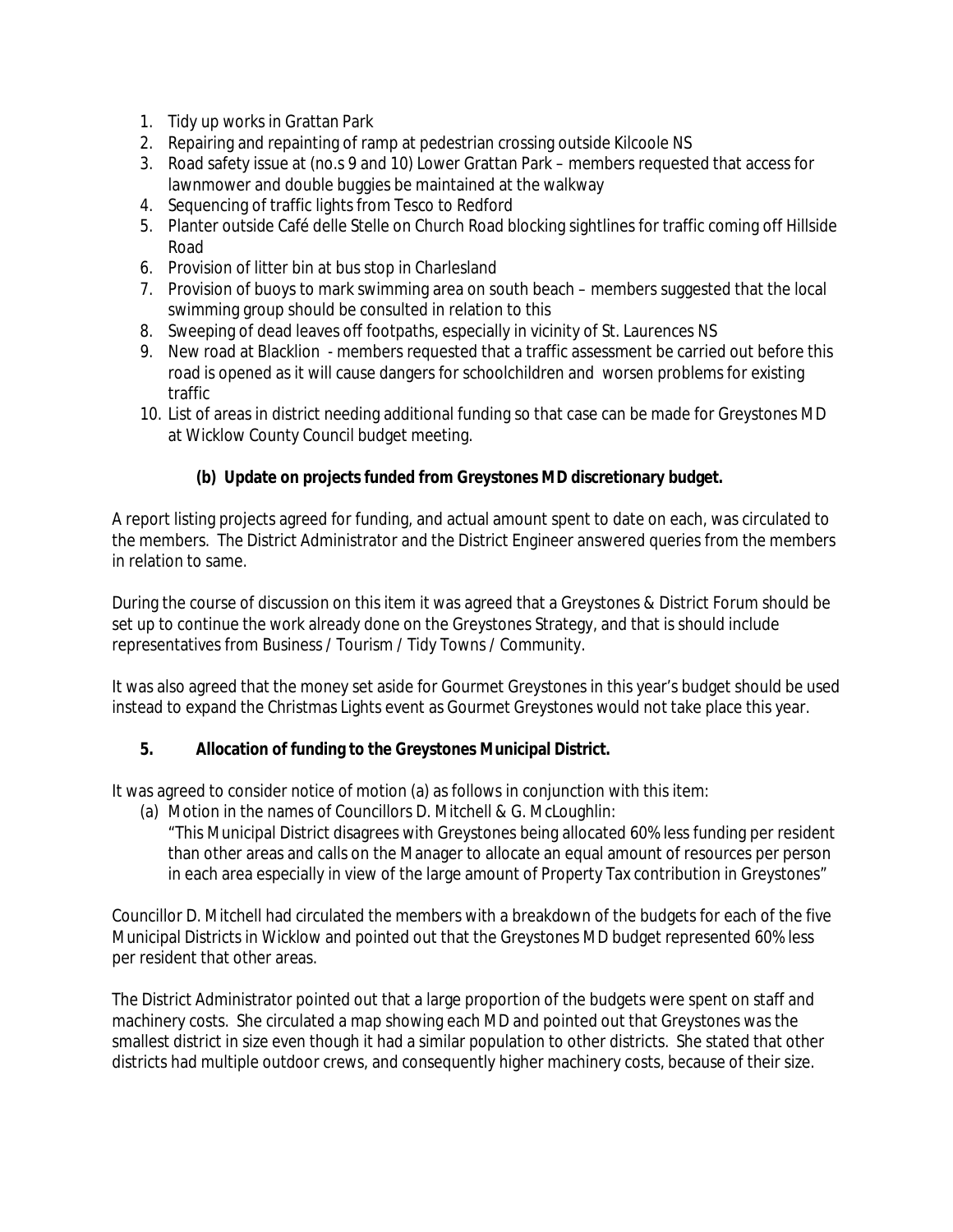Following discussion on this matter it was agreed to request the Head of Finance to advise of the formula used for allocating budgets. It was further agreed that a list of areas needing additional funding in the Greystones MD should be drawn up so that the members could make a case for extra monies at the Wicklow County Council budget meeting. Finally it was agreed to consider this matter again at the October monthly meeting.

# **6. Notices of Motion:**

(b) Motion in the names of Councillors D. Mitchell & G. McLoughlin:

"This Municipal District disagrees with Greystones being allocated 60% less funding per resident than other areas and calls on the Manager to allocate an equal amount of resources per person in each area especially in view of the large amount of Property Tax contribution in Greystones"

This motion had already been dealt with in conjunction with item 5 on the agenda.

(c) Motion in the names of Councillors D. Mitchell & G. McLoughlin: "On the South Beach buoys should be placed 50m from the beach to mark the swimming area so boats do not stray into it".

Following discussion on this motion it was agreed to request Wicklow County Council to provide buoys to mark out the swimming area on the south beach from a health and safety point of view. It was also agreed that the Open Sea Swimming Club should be consulted in relation to this matter.

(d) Motion in the name of Councillor J. Whitmore: "That any future refurbishment of the Greystones playground is carried out with the principle of inclusion in mind and include wheelchair accessible equipment".

The District Manager advised the members that all new playgrounds included a number of accessible equipment and ramps and that the Greystones playground, when being upgraded, would also include same.

(e) Motion in the name of Councillor J. Whitmore:

"That the Council keep the approach paths to St. Laurence's primary school clear of leaf litter over the autumn months. Over autumn wet leaf litter makes the paths very slippery and are dangerous to children, especially as the paths are so narrow in some sections".

Following discussion on this motion, the District Engineer stated that he would look into the possibility of Gateway staff sweeping the paths in the area.

# **7. Correspondence.**

- 1. The District Administrator advised the members that submissions could be made on the proposed (30 KPH) Special speed Limit Bye Laws up to 5 p.m. on Monday  $12<sup>th</sup>$  October 2015.
- 2. The District Administrator advised the members of the contents of a letter received from An Bord Pleanala which stated that the Board intended to determine the appeal to the McDonalds planning application at Blacklion before the 13<sup>th</sup> October 2015.